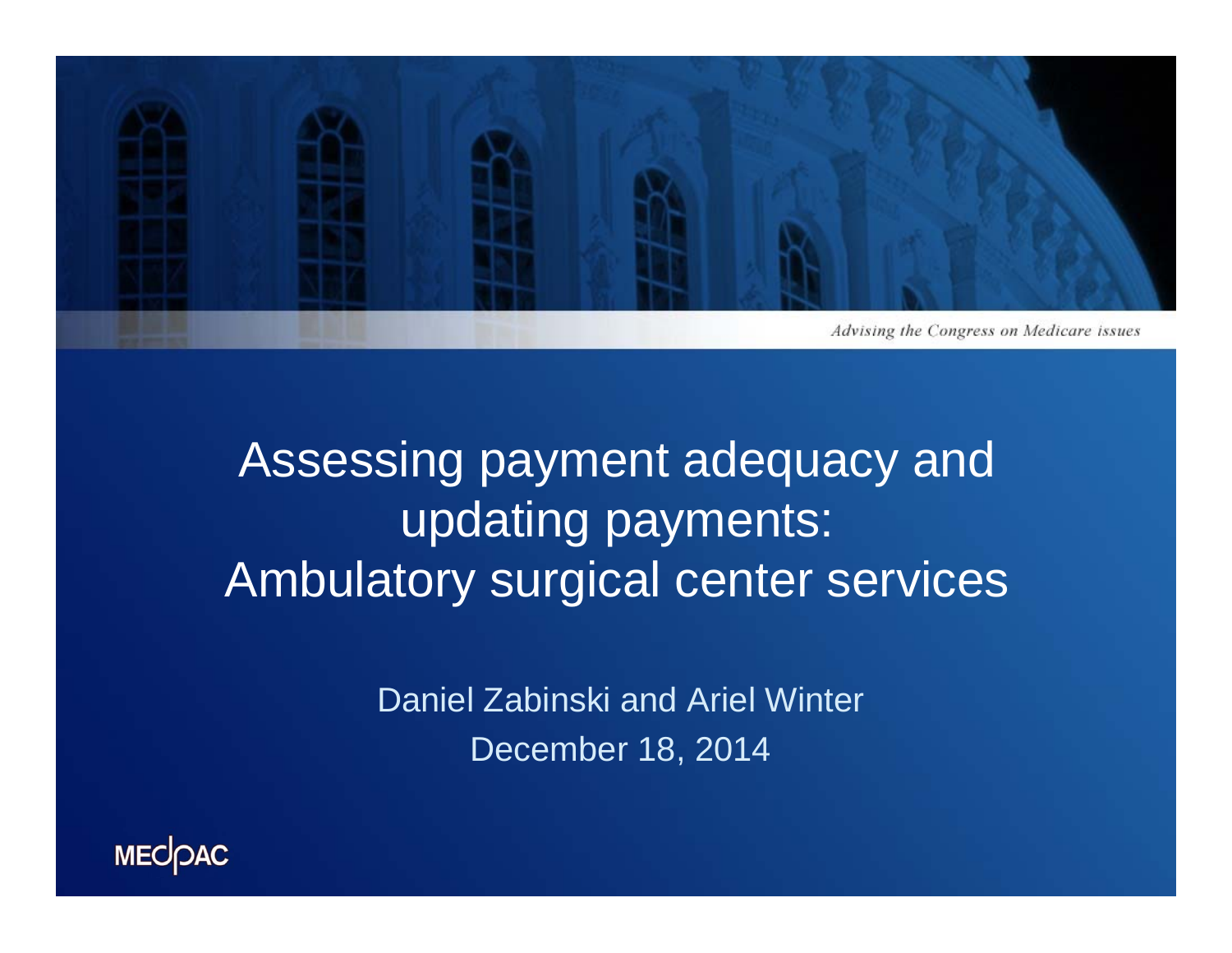### Important facts about ASCs

- Ξ Medicare payments in 2013: \$3.7 billion
- **Beneficiaries served in 2013: 3.4 million**
- **Number of ASCs in 2013: 5,364**
- Ξ Will receive payment update of 1.4% in 2015
- **Most ASCs have some degree of physician** ownership

Numbers are preliminary and subject to change.

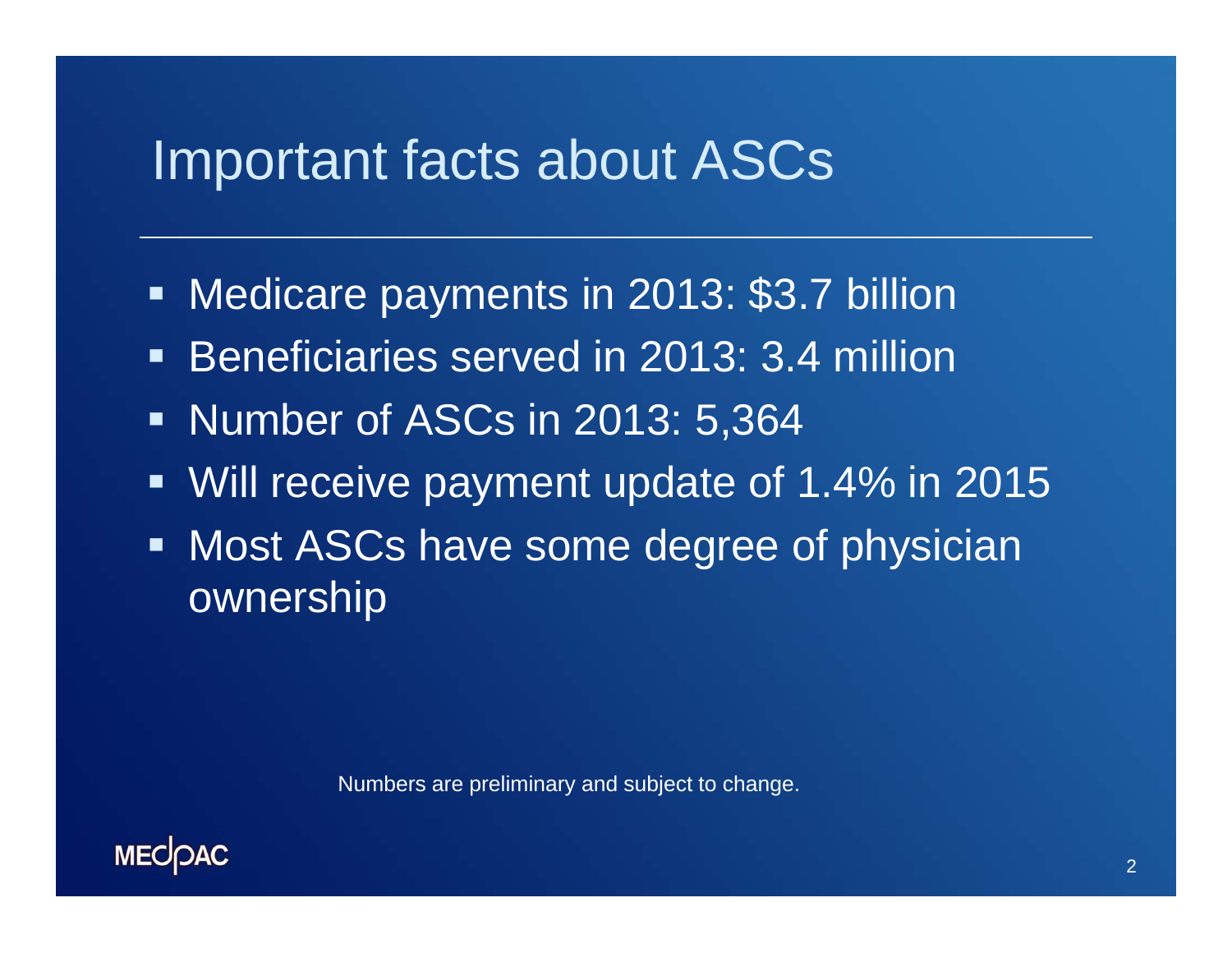## Comparing ASCs with OPDs

#### **Benefits of ASCs**

- $\blacksquare$ Efficiencies for patients and physicians
- $\blacksquare$  Lower payment rates and cost sharing in ASCs vs. OPDs (OPD rates are 82% higher)
- **Concern: Evidence that physicians who own** ASCs perform more procedures
- **In Issue: Relative to OPD patients, ASC patients** are less likely to be dual eligible, minority, under age 65, or age 85 or older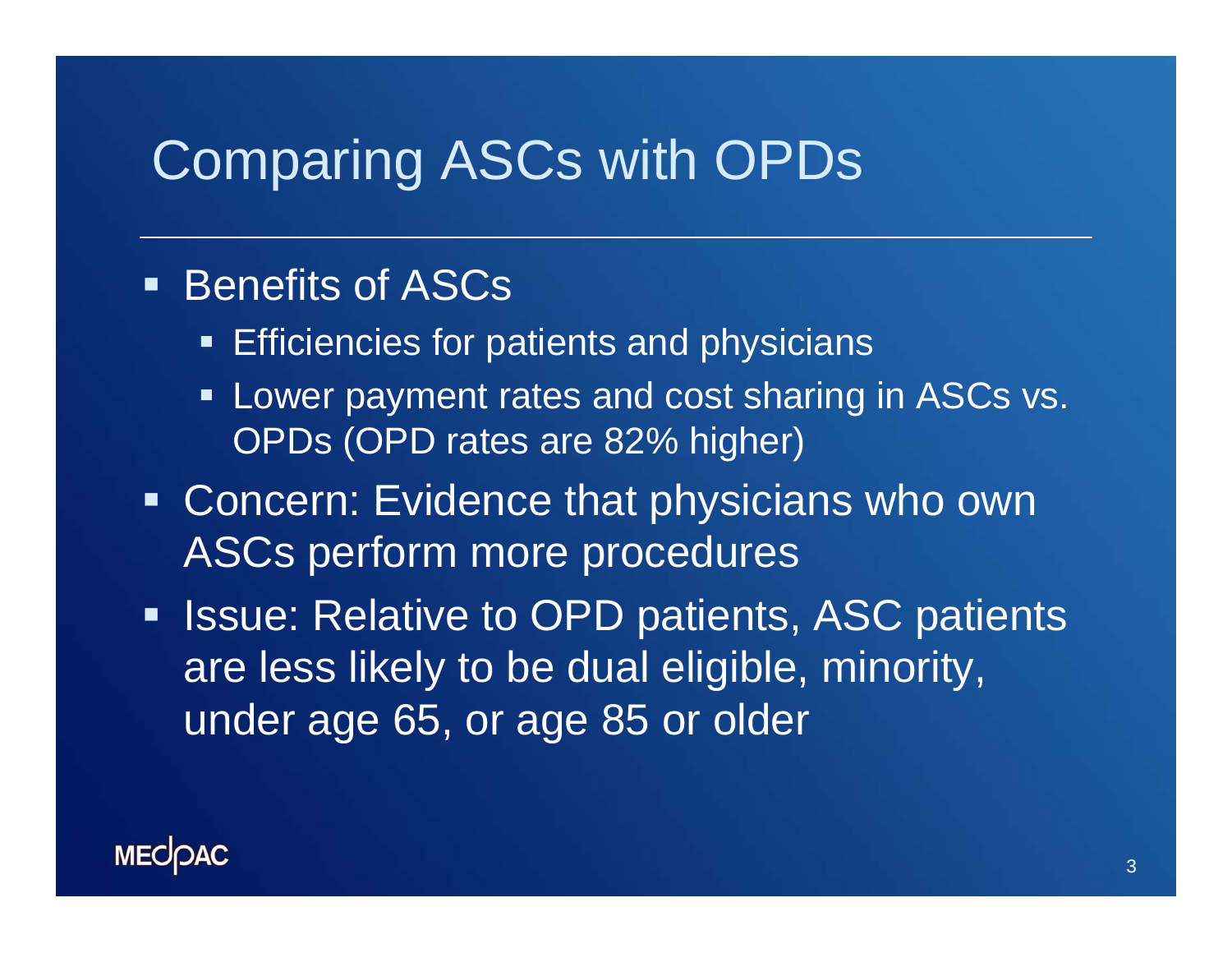## Measures of payment adequacy

Access to care

- **Example 2 Capacity and supply of providers**
- Volume of services
- **Access to capital**
- **Medicare payments**

**- Insufficient data to assess quality** ■ No cost data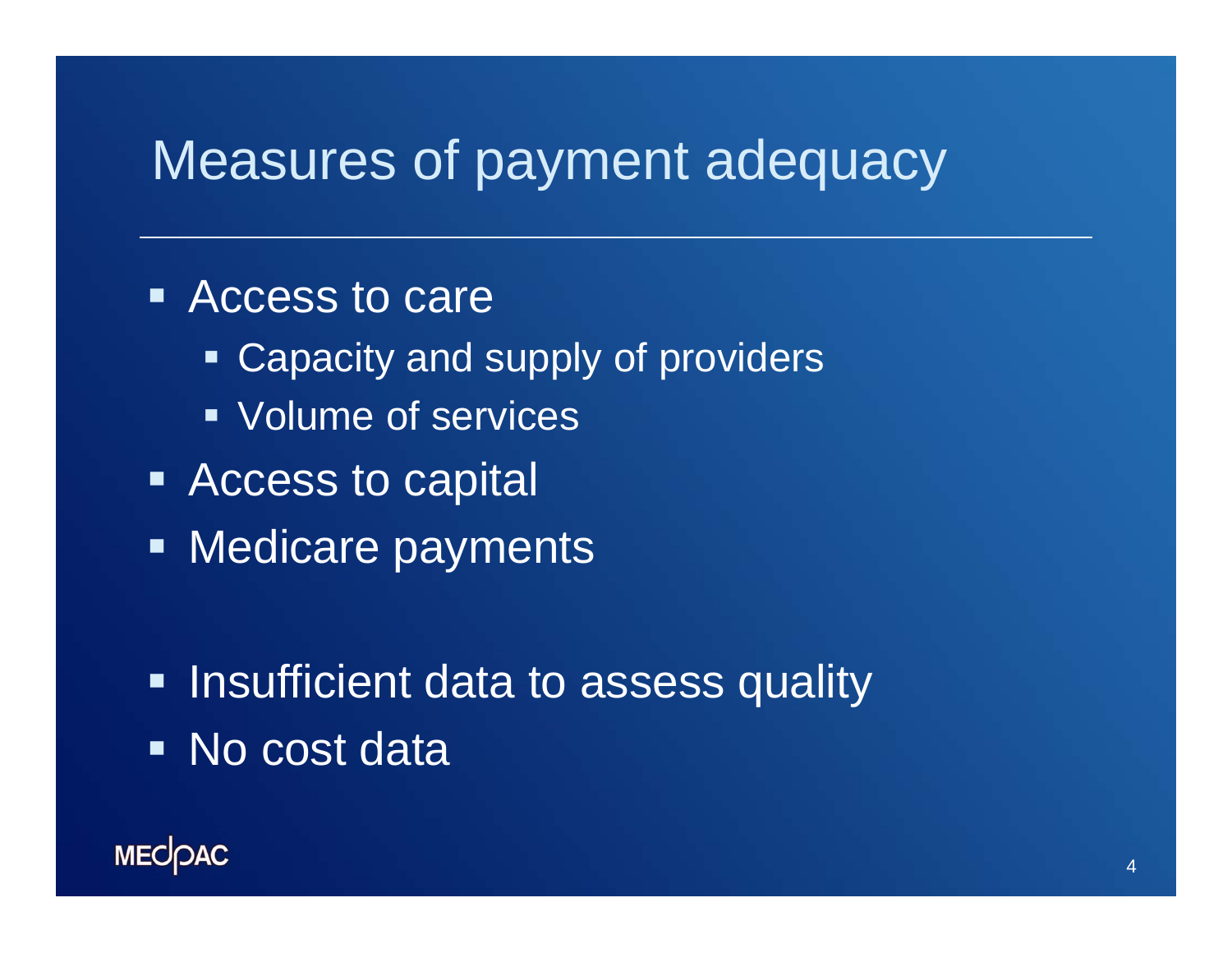## Volume of services, number of ASCs, and Medicare payments have continued to increase

|                                                 | Avg annual increase,<br>2008-2012 | Increase,<br>2012-2013 |
|-------------------------------------------------|-----------------------------------|------------------------|
| <b>FFS beneficiaries</b><br>served              | 1.2%                              | 0.7%                   |
| <b>Volume per FFS</b><br>beneficiary            | $2.1\%$                           | 0.5%                   |
| <b>Number of ASCs</b>                           | 88 (1.7%)                         | $57(1.1\%)$            |
| <b>Medicare payments</b><br>per FFS beneficiary | 3.4%                              | 2.0%                   |

Numbers are preliminary and subject to change. Source: MedPAC analysis of Medicare claims and Provider of Services file from CMS, 2008-2013.**MECOAC**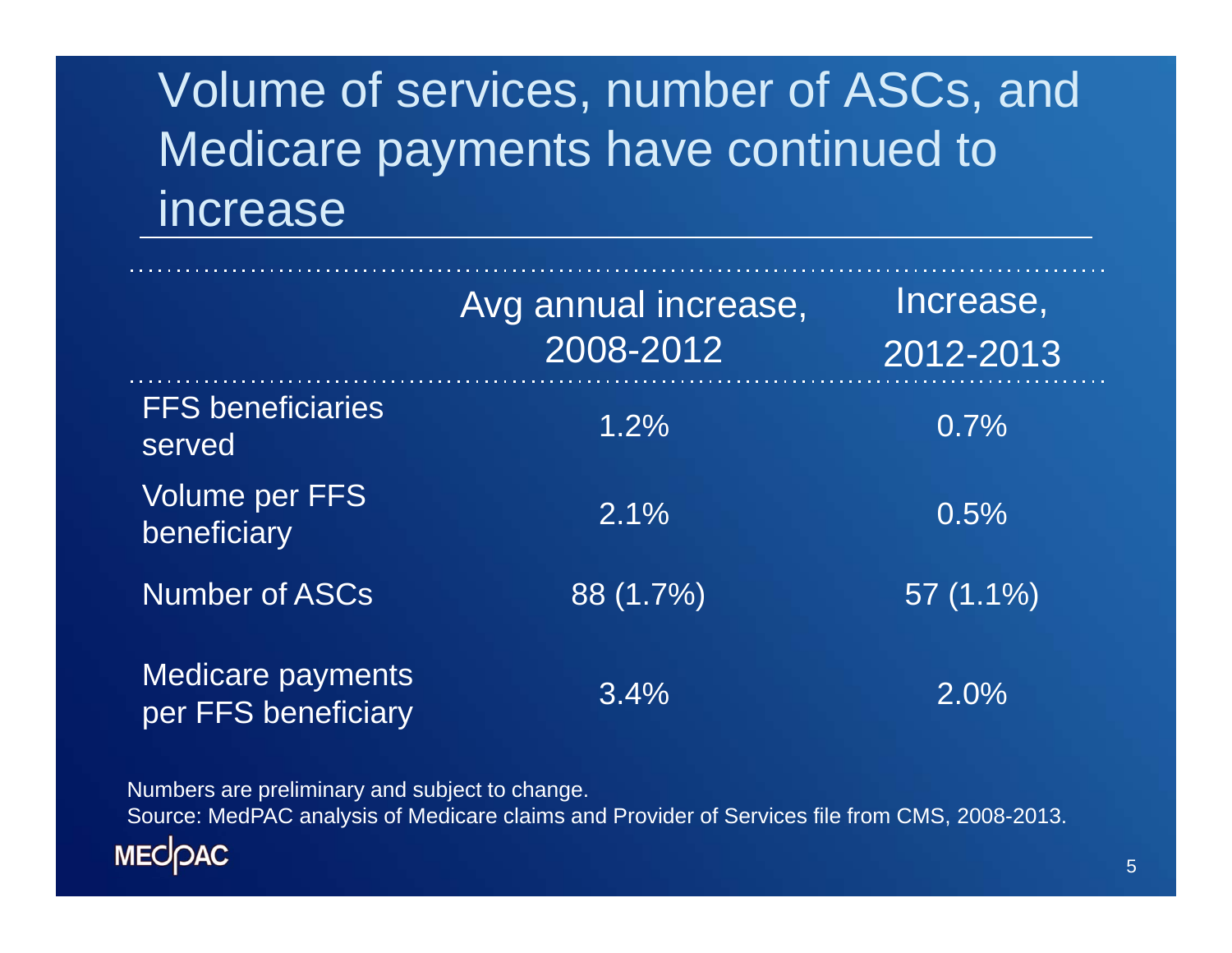# Shift from OPDs to ASCs no longer occurring

- **Surgical volume increasing faster in OPDs** than ASCs
- **Are services shifting from ASCs to OPDs?**
- **Analysis of surgical volume in ASCs and** OPDs does not indicate a shift
	- 75% of ASC volume is in 31 services
	- **For these services, little change in volume for** ASCs or OPDs

**• Change in OPD volume appears to be due** to shift from freestanding offices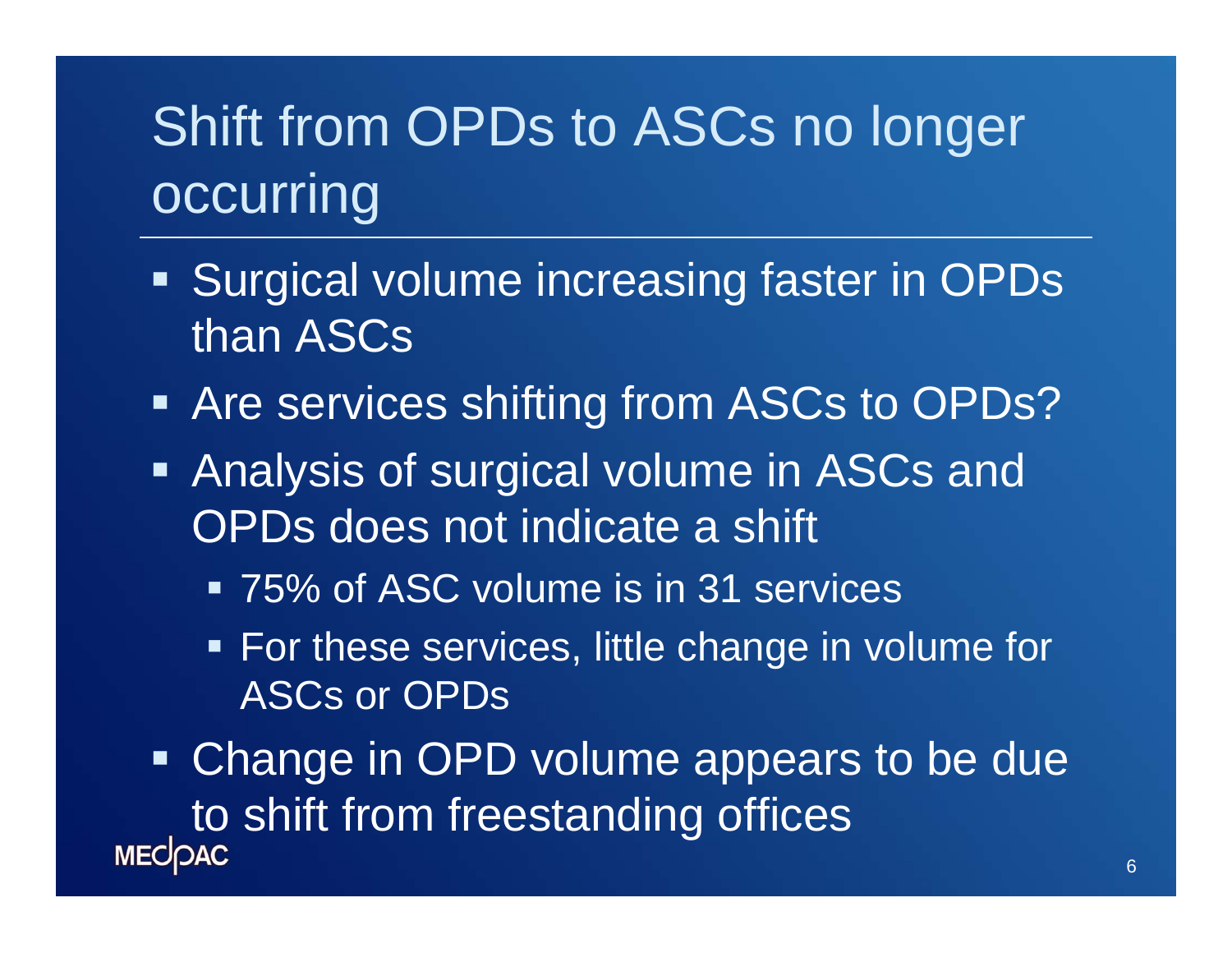#### Access to capital

- **Positive growth in the number of ASCs** (1.1% in 2013) indicates adequate access to **capital**
- **Medicare accounts for small share of total** ASC revenue (~17%), so factors other than Medicare payments influence access to **capital**

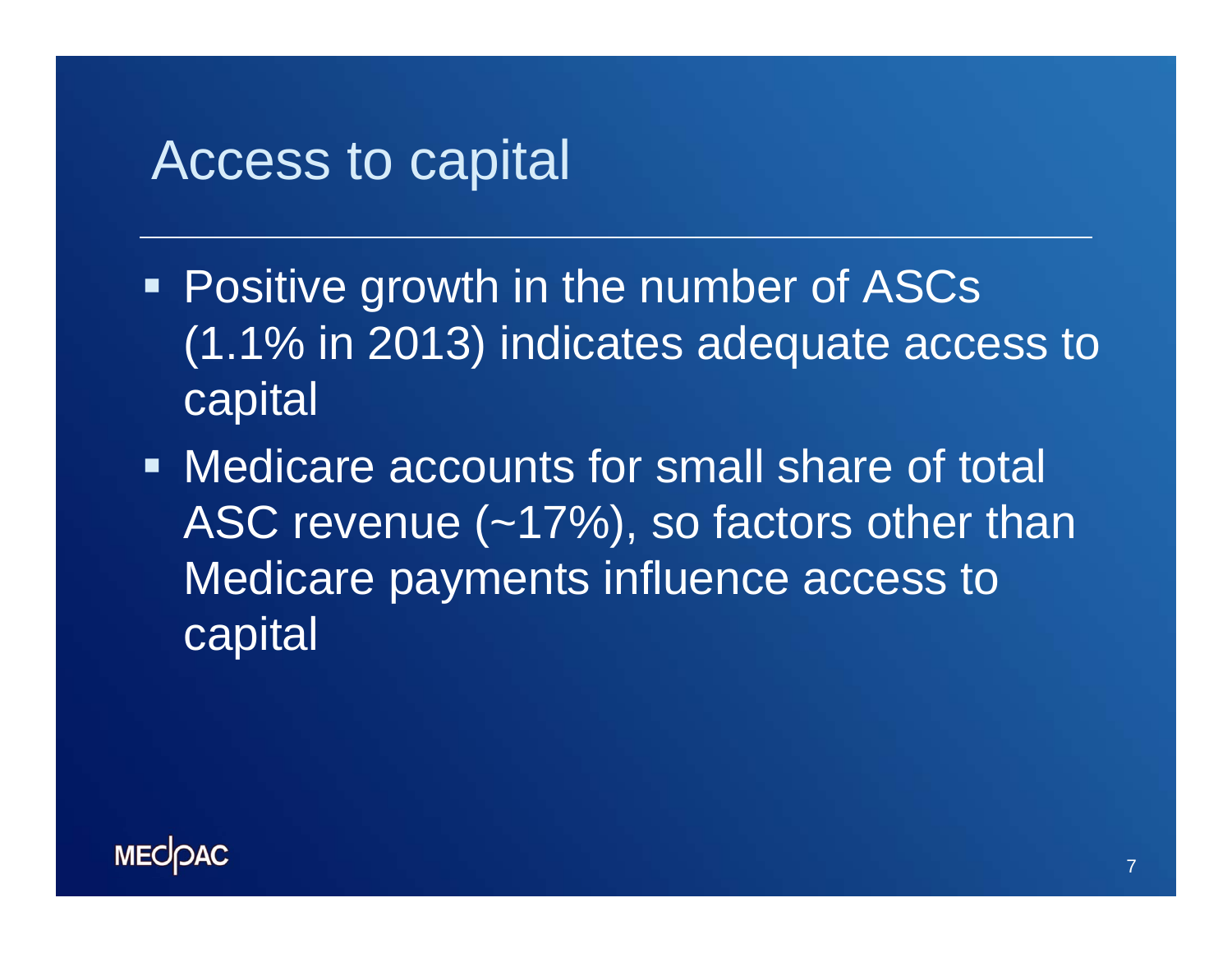# Insufficient data to assess quality of ASCs

- **ASCs began reporting quality measures in** Oct. 2012
- **CMS's contractor released preliminary** national results for 2013; final data to be released in 2015
- 4 measures of preventable events: occur very rarely
- 1 process measure: very high performance
- Commission recommended that CMS  $\begin{array}{c} \rule{0pt}{2.5mm} \rule{0pt}{2.5mm} \rule{0pt}{2.5mm} \rule{0pt}{2.5mm} \rule{0pt}{2.5mm} \rule{0pt}{2.5mm} \rule{0pt}{2.5mm} \rule{0pt}{2.5mm} \rule{0pt}{2.5mm} \rule{0pt}{2.5mm} \rule{0pt}{2.5mm} \rule{0pt}{2.5mm} \rule{0pt}{2.5mm} \rule{0pt}{2.5mm} \rule{0pt}{2.5mm} \rule{0pt}{2.5mm} \rule{0pt}{2.5mm} \rule{0pt}{2.5mm} \rule{0pt}{2.5mm} \rule{0$ implement value-based purchasing program **MECOAC**